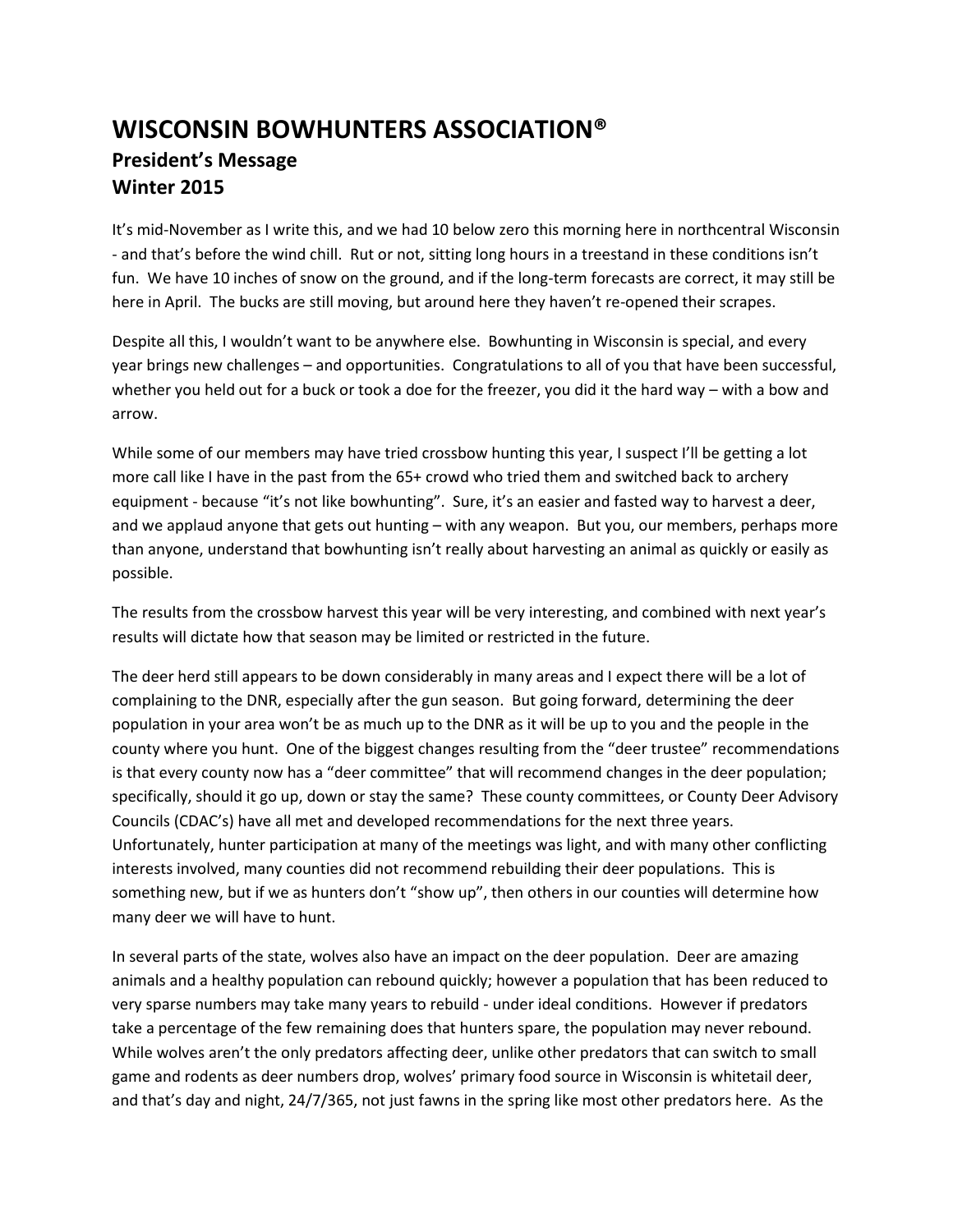deer herd in the north has been depleted, wolves have been moving south into more unsuitable habitat and closer proximity to people and livestock - because that's where their food source is still available. You can't blame the wolves, they're doing what wolves do.

But we can manage wolves. While some folks think we should have no wolves, others (many from outside the state) believe wolves should exist wherever their food source exists, and in whatever numbers that food source will allow.

Wisconsin is approaching a critical point in the determination of whether wolves should continue to expand their range and numbers, or be controlled to areas where they don't create a lot of problems and in numbers that don't have a significant adverse effect on other wildlife populations, livestock, pets and concerns for human safety.

I have represented WBH on the DNR Wolf Committee in all-day monthly meetings going back for well over a year. The biggest charge for that committee has been to develop a new (10 year+) Wisconsin Wolf Management Plan. As you might imagine, there are a wide range of opinions but it's all going to come down to a series of public hearings, probably in January, to select from four options developed by the committee. After that, the Board of Natural Resources will make the final decisions in February or March.

Here's where WBH needs you to "show up". The "wolf people" and animal rights groups will be turning out a lot of people at these public hearings, and if we as hunters, farmers and sportspeople don't attend in even larger numbers and support responsible wolf management and reduced wolf numbers, we will be facing a bleak deer hunting future, and worse yet, we will have allowed animal rights and antihunting groups to set wildlife management policy in Wisconsin. The long-term repercussions of that are scary to even think about.

There are a lot more of us than there are them. But if we don't "show up" at these public hearings, it doesn't matter. Hunters have a history of sitting back and figuring someone else will take care of these kind of things for them. And in some cases, WBH and others can do that. But at times we need your help to show that WBH isn't just a few spokespeople; as a group we are several thousand committed hunters that will stand up for what we believe in.

I'm still waiting on the dates and locations of the public hearings, and we will try to get them in this magazine if there is still time. Otherwise, they will be posted and published in as many places as we and other sporting groups can get them out to.

Finally, assuming we prevail and obtain a recommendation of 350 or less wolves statewide, the battle then moves to the Natural Resources Board at their February or March meeting. The animal rights groups will send a lot of lawyers and out-of-state spokespeople to try to intimidate the NRB to increase the population goal. However, here again, if we "show up" in significant numbers, the Board has a long history of supporting the people that come and testify.